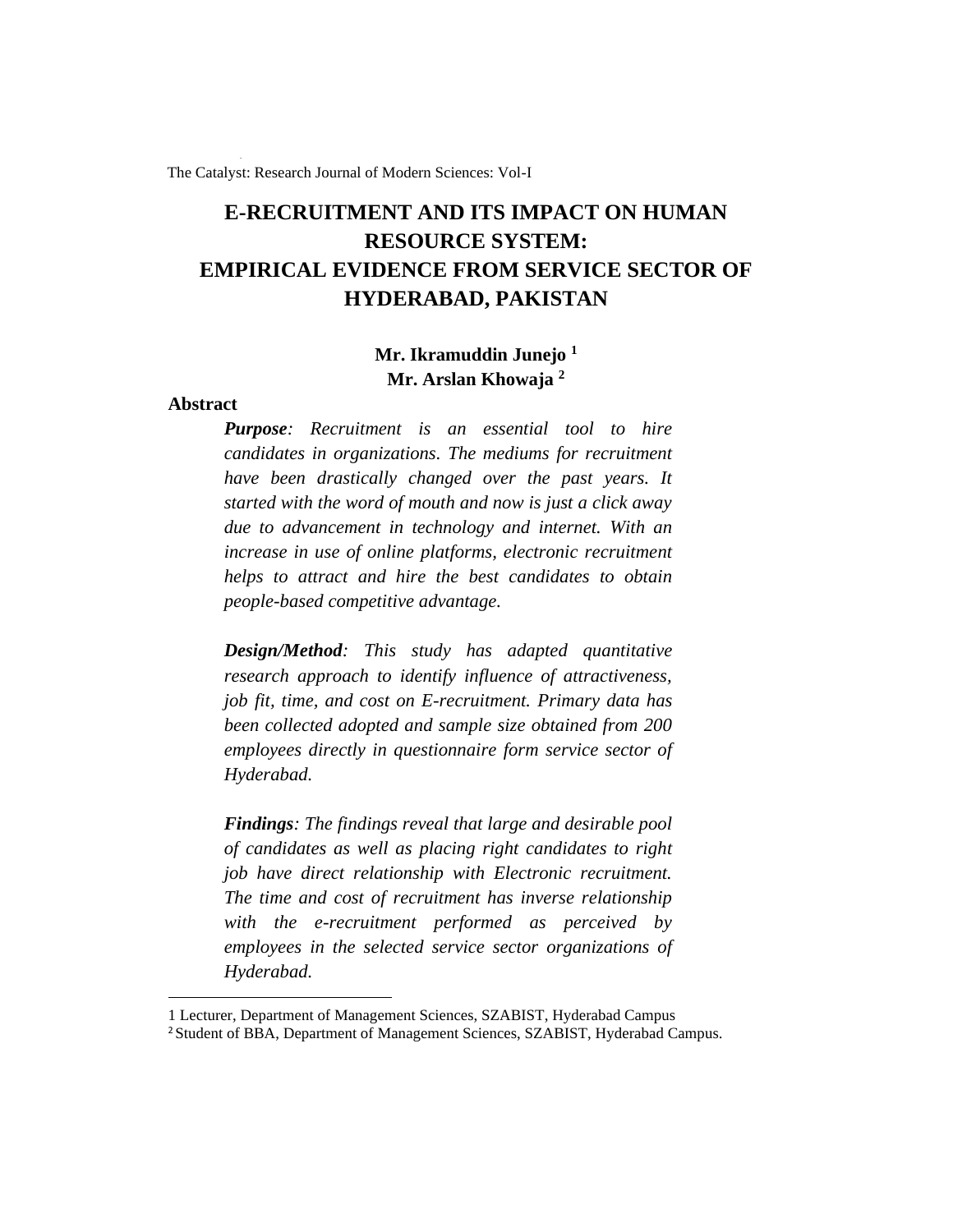**50** *The Catalyst*

**Key words:** *E-Recruitment, Job fit, Time, Cost*

### **1. Introduction**

Recruitment is a roller coaster, becoming more thrilling with advancement in technology and innovations. It started with the word of mouth and now is just a click far away. Recruitment involves practice and activities by companies with main purpose of identifying and attracting the prospective potential employees. It is a crucial segment of human resource management as it delivers the critical function of drawing human assets in organization (Baber, 1998). Recruitment is an essential tool to hire candidates in organizations. The mediums for recruitment have been drastically changed over the past years. During industrial revolution, a simple sign on factory front was prime recruitment media. Newspapers ruled as a recruitment source from 1950's – 1980's by sourcing candidates over newspaper advertisements. In 1980's the recruitment consultants used telephone, local as well as national newspapers and specialist job seekers to hire candidates. In 1990's the World Wide Web was introduced. It revolutionized the recruitment methods, sources and tools. Technology affected the entire recruitment process and recruitment market modifying traditional recruitment to Electronic recruitment or E-recruitment. Organizations changed their recruiting medium from publishing job requirement in newspapers or magazines to posting job descriptions and vacancies online. Since then online recruitment has grown rapidly and is used widely by recruiters and job aspirants throughout the world (Cobra and Brown, 2006). According to Kaur (2015), following are the commonly used e-recruiting methods by organizations to acquire talent:

- Job Boards: A medium where employers post job and find the prospective employees. The aspirants are notified about vacancy.
- Employer Website: The official website of the organization or employer owned website.
- Professional Website: The websites specific for profession, talent, trait or skill.

The influence of internet has impacted the service sector organizations working in Hyderabad, Sindh. Many organizations have their own established human resource departments. With an increase in use of online platforms, they are using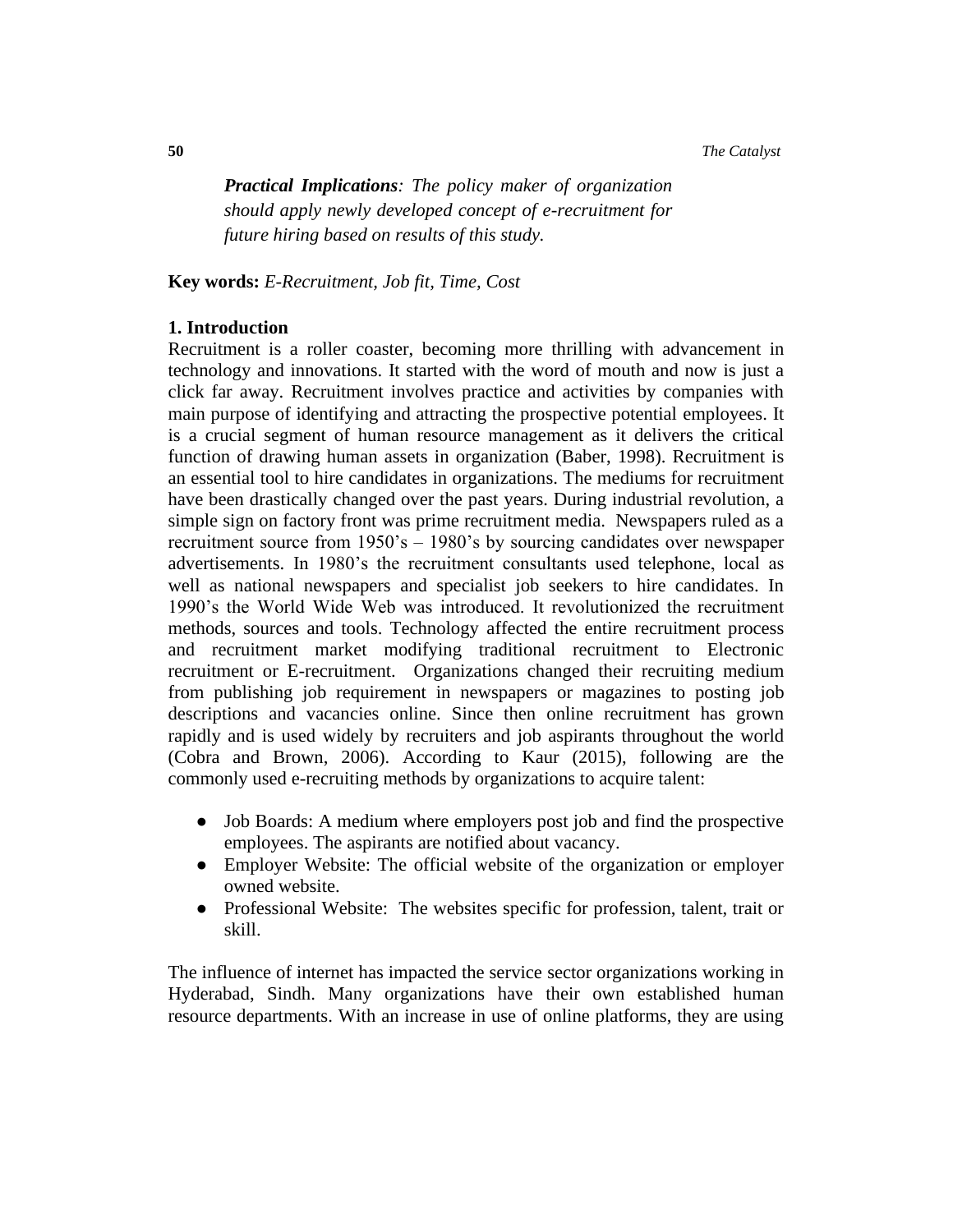e-recruitment to attract and hire the best candidates to obtain people-based competitive advantage over the competitors. Many employers are not only limited to attracting the best candidates from Hyderabad but also from all over Sindh. The same case is for the job seekers. Therefore, organizations in Hyderabad are using internet for recruiting people to win the race of acquiring best talent. As erecruitment is considered as a recruiting tool for service companies in Hyderabad, Sindh, it is fundamental to explore the factors influencing it. This research is based on the perception of employees in identifying and understanding the impact of factors that affect electronic recruitment in the organizations of Hyderabad, Sindh.

### **1.2 E-Recruitment Employee Perspective**

The job search intention and to attract the applications is the first stage of the recruitment process. While in this stage individual perception matters a lot for the organization's success rate for the effective recruitment (Smith et al., 2001). Job intention can be defined as candidate intention to purse job, in this behavior various factors are covered such as applying for the vacant job, availability in interview and wish to be a part of this whole process (Chapman et al., 2005). It is very important to know for the effective recruitment the intention or perception of applicant and firm would have to design their HR strategies with candidates' point of view for the win-win situation.

# **1.3 E-Recruitment Candidate Perspective**

Nowadays, it has been noticed the growth of new technology and this growth can be understood for many things likewise online banking, online shopping and no doubt online job searching. This behavior is adopted by the individual for two key reasons such as cost effective and save time. There are certain negative impacts of e-recruitment on minority groups (Sylva and Mol, 2009), with estimate in many papers it has been discussed that less than 5 percentages the e-recruitment to be taken in account of candidate-oriented (Anderson et al., 2004). This the key challenge for the applicants' perception two words this emerging e-recruitment matter a lot. There are certain factors in regard of applicants' perception are derived from literature review such as user friendless, fairness perception, information provision and perceived efficiency (Cober et al., 2003).

### **Methods/Process of E-Recruitment**

1. Company's website: The firms can use their website for the positing of vacant positions in organization and the future employee can follow this provided link in order apply these vacant positions. HR department is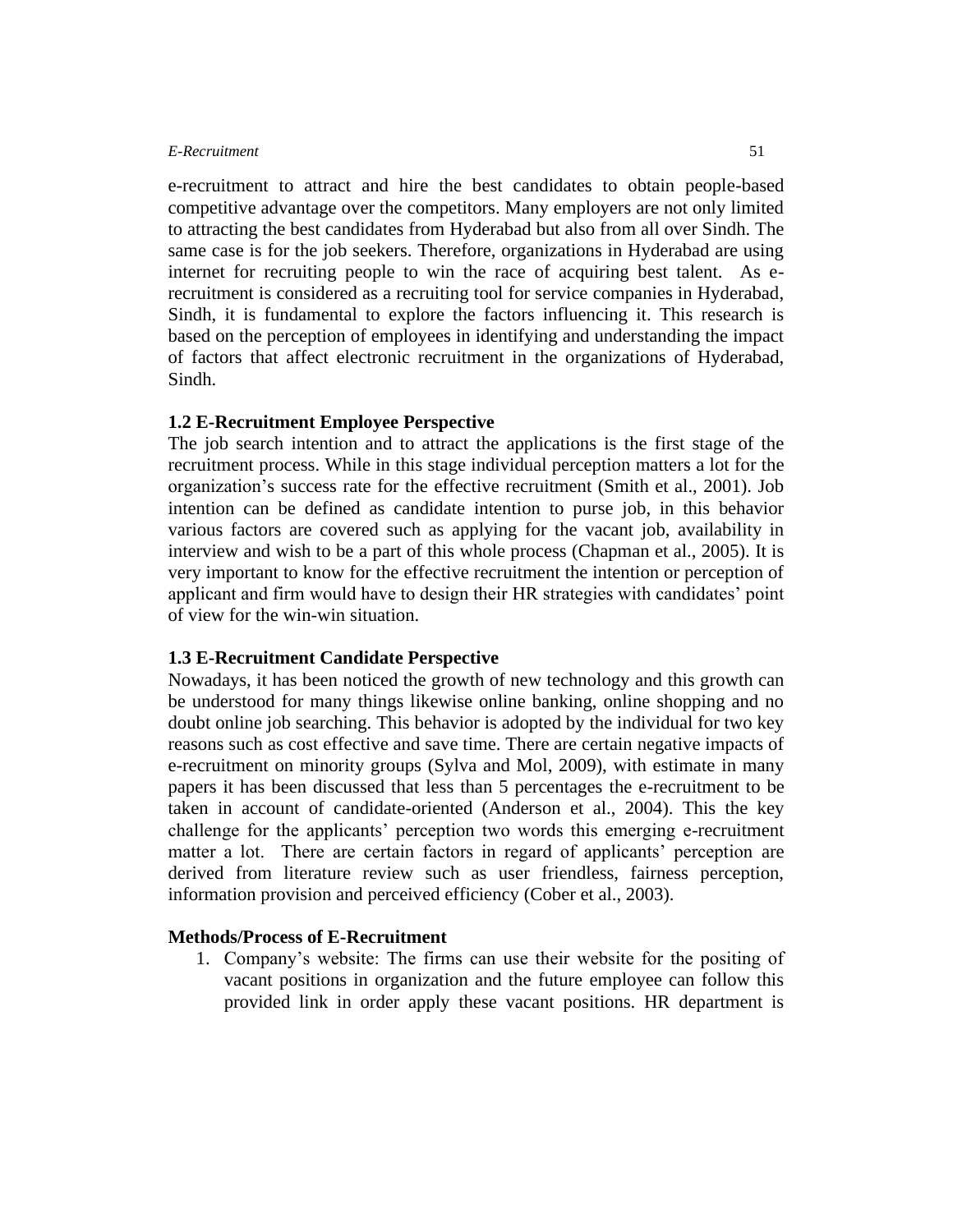mainly responsible for managing this activity through company's website, this act will attract to potential candidates for future hiring.

2. Job portals by commercial companies: Many companies use commercial job portal for the vacant position into organization such as naukri.com and jobee.com.pk so on for the posting of vacant position and finding the talented and organizational fit candidates.

### **1.4 Motivation of Study**

The e-recruitment has resolved the problems of old method of recruitment and it is easy to find right person for the right job. Most of employers are not limited to their cities or countries for the hiring the people according to their organizations' vision statement. The Hyderabad is growing city with very limited pool of right candidates available for the employer to fill vacant positions into their respective organizations. This study will help firms which are operating in Hyderabad, Pakistan by using internet, they can advertise for their vacant position after understanding advantages or effectiveness of e-recruitment through this study.

### **2. Theoretical and Conceptual Framework**

The resource-based view theory developed in 1990s, this theory helps to develop all possible benefits can be driven from effective recruitment. According to Barney and Wright (1998), there are five key performance indicators are used in order to get completive advantage through resource-based view theory in context of recruitment. First, the recruitment activity should add value in terms of labor cost effectiveness especially in perspective of hiring. Second, it is job recruitment to ensure to attractive the right person for right job which is rarer into labor market. Third, the recruitment strategy should be unique which cannot inimitable by the competitors in specific industry. Fourth, the recruitment might be innovative to great extent or new way to recruit the needed employees for the organization. Lastly, which is also important that the recruitment must be aligned in terms of strategic **fit** with HR practices. Once, the firm is able to meet above five important outcomes from recruitment than it will have impact on firm's financial performance at bottom line. Figure 1 depicts the impact e-recruitment, (innovative way) among the constructs of current study.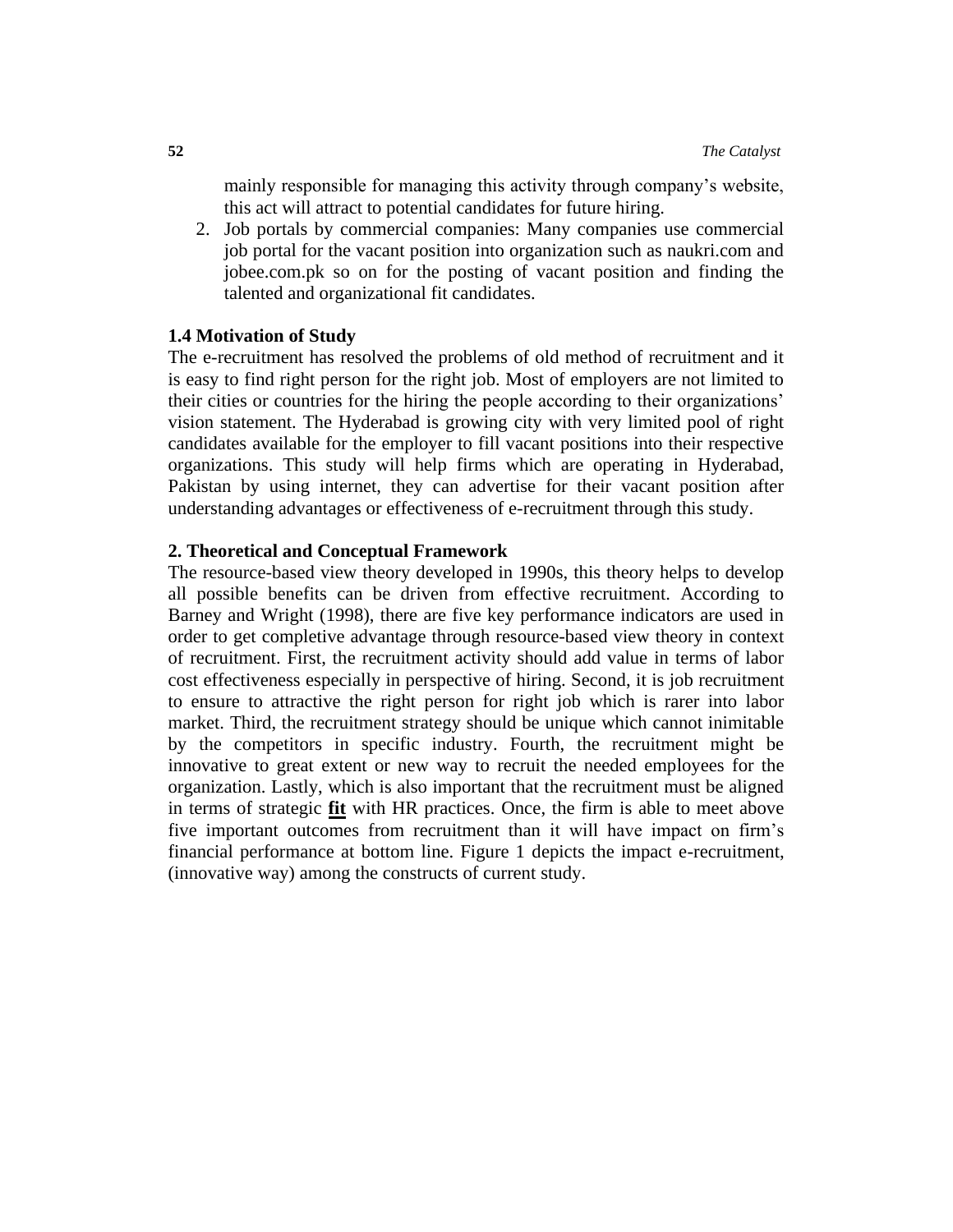

Sources: Barney and Wright (1998)

# **3. Critical Literature Review**

Today, the employer is using social media websites for the recruitment purpose but most of time they are unable to get new information as through candidates' resume (Reiners & Alexander, 2013). The advantage to employer is that through social media the great pool of candidates can be obtained. The web process ensures the easy of research to demanded applicant via search process in shorter duration (Compton et al., 2009 and Torrington et al., 2004). The great portion of work has been shifted to applicant from employer because nowadays, the candidate has to ensure his or her availability on website and try to develop their information in provided platform in well manner. Cost also reduced to great level due to these social websites (Jacobs, 2009). The online recruitment has proved to save up to 30 percent faster in rate than the old job filling methods (Worforce, 2000), this is possible due to elimination of middlemen and shorter the hiring stages than pervious or old once.

The most time the information provided on social media in misleading or incorrect that is provided by the jobseeker, this problem create barrier for the job provider to select the right person for the right job (Brown & Vaughn, 2011). This is very serious issue which seems to be smaller but it has huge consequences on the overall image of firm or company. The exchange of key incorrect information between both the recruiter or jobseekers will have negative impact on psychological contract between both parties (Roberts & Roach, 2009).

The applicant usually updates their personal information on social media websites that might leak the personal information to general public (Madejski et al., 2011). Most of times, the candidates may be face the unusual comments on social media websites and this create misunderstanding between both parties such as employer and potential employees. When applicant sees the malpractices on these social media websites the potential jobseekers left these website and personal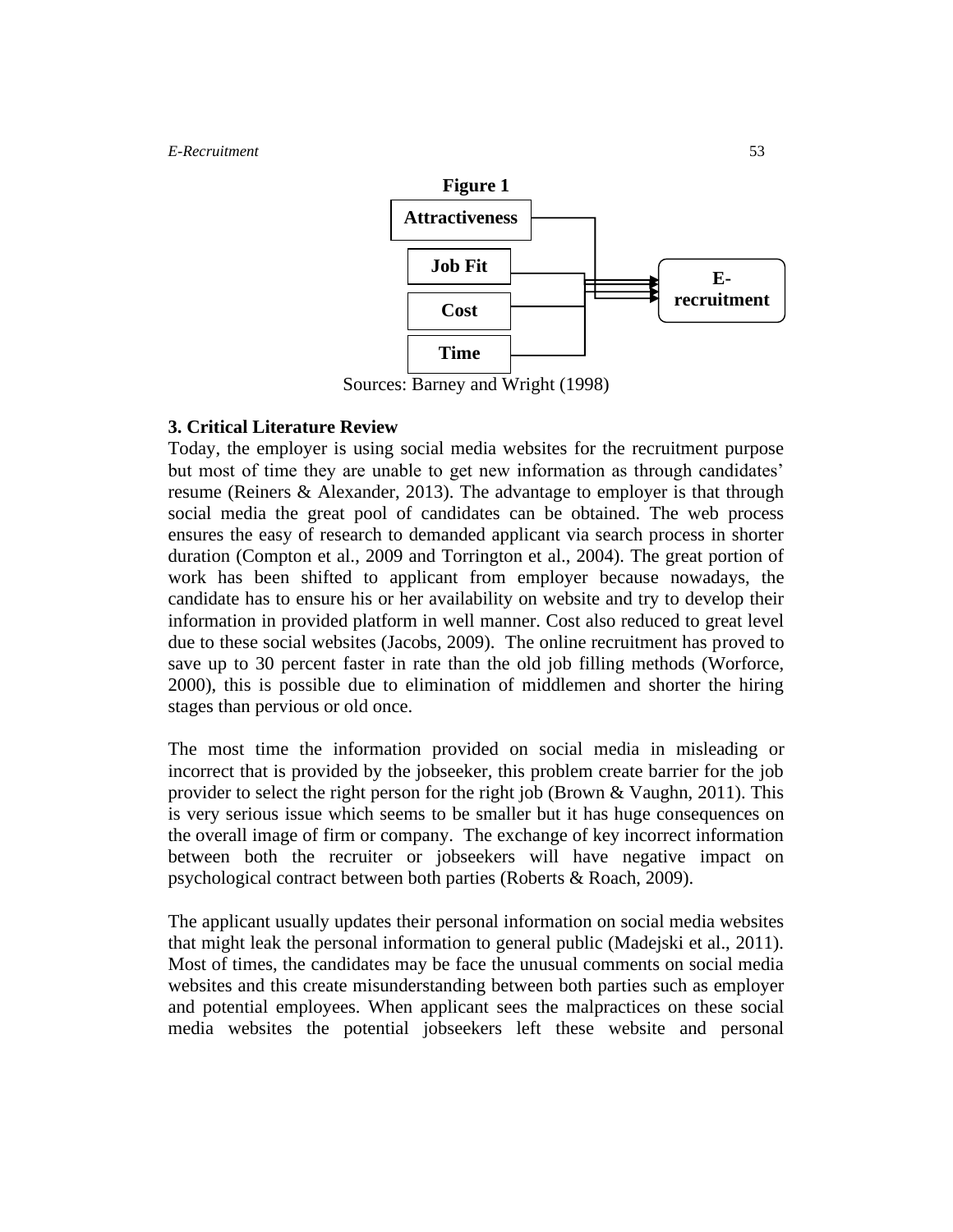information can be theft (Connerly et al., 2001). The employer may reject the jobseeker based on provided information on these social media websites (Kluemper, 2012). These reasons can be which are practically observed such as inappropriate pictures, information related to drugs, poor communication skills and sharing confidential information related to past organization so on.

### **2.1 Empirical Literature Review**

Mindia and Hoque (2018), conducted an empirical study on multinational companies of Bangladesh on finding the effects of e-recruitment and Internet on recruitment process. Primary and secondary sources of data were gathered for the study in form of questionnaires and interviews. The researched focused 120 respondents from 30 multinational companies with convenience sampling technique. The findings revealed e-recruitment can award strategic contributions to the organization if implemented by adequately trained recruiters for building effective online recruitment system. Investment made by organization into job portal and on their website is long run benefits can be driven and many companies are considered online recruitment as an effective method and rising trend in future too.

Nasreem (2016), researched technological advancement and improvement it has brought in recruitment in the employment sector. This research specifically explores the effect of E-recruitment in small and middle scaled IT based ventures majorly located in Lahore. The researchers used descriptive analysis to support the study. Advantages and disadvantages are the attributes to measure the effectiveness of E-recruitment. The results show for small and medium IT enterprises, HR Managers in Lahore Pakistan focus more on online recruitment to earn high return on investment in a long run.

Pessis and Frederick (2012), focused different ways of electronic recruiting and their impact on Human Resource Department in comparison of traditional recruitment methods and tools. Secondary data was gathered from 529 businesses of Auckland Rosebank Business Precinct. A random stratified cluster sample was used for collecting the data. The research resulted that in job categories like costtime efficiency and wider audience targeting, e-recruitment is effective, while in others like effective talent acquisition and quality applicants, electronic recruitment has same impact as that of traditional recruitment. The online recruitment has many benefits but key it can attract the suitable candidate for job and this will help to firms for achieving their selective targets and goals in future.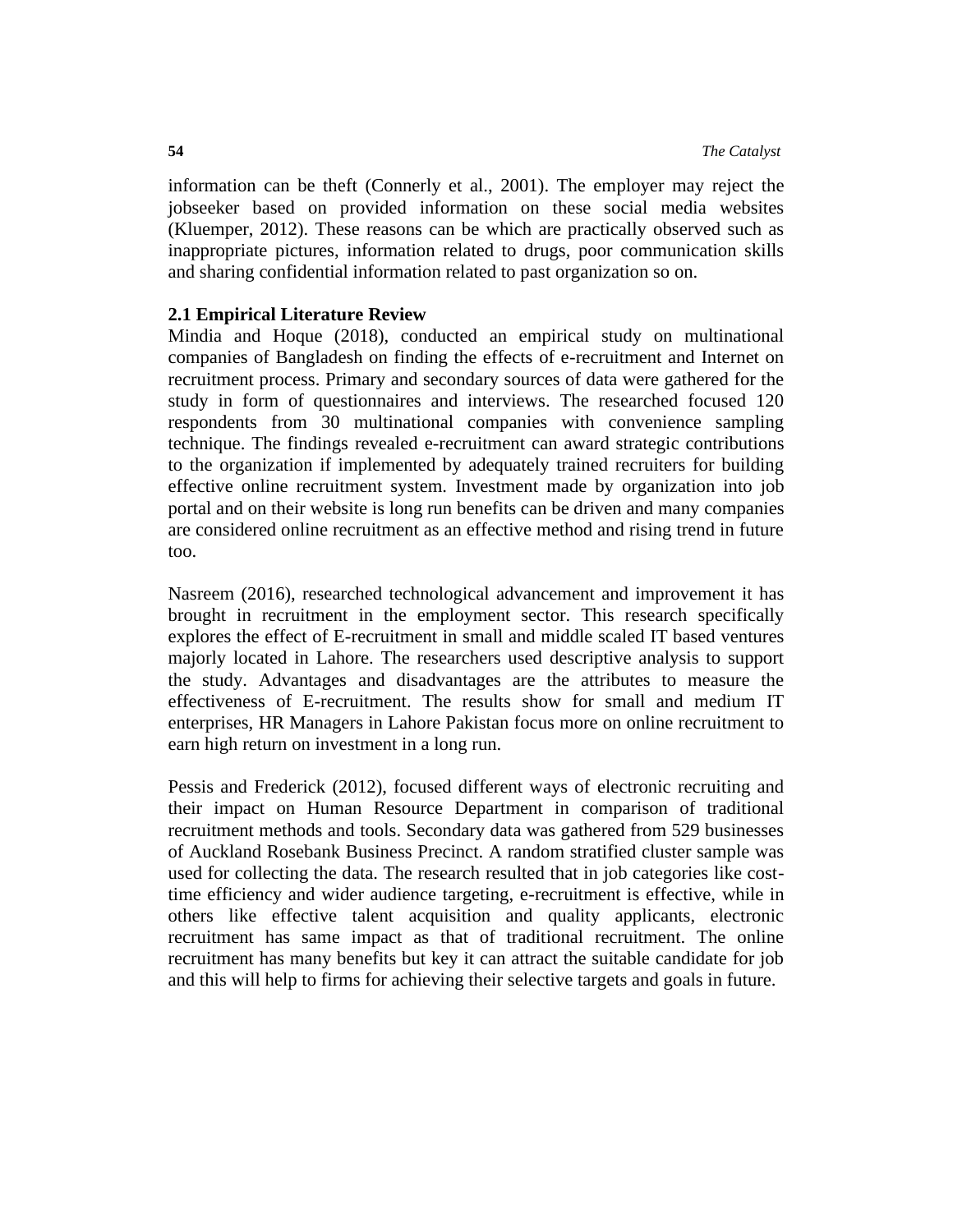Holm (2010), analyzed the undeniable effect E-recruitment has on design and structure of recruitment process. This is a qualitative exploratory research conducted in Human resource departments of 3 large organizations of Denmark in 2008-10. Findings of the study revealed that e-recruitment not only saves time but also changes whole structure of recruitment process. Usefulness of e-recruitment depends on certain factors that includes such as security, reliability, performance and cost-effectiveness.

Ha (2003), objective was to measure e-recruitment effects on competency of human resource management. Qualitative approach was employed for conducting the research. The data was collected through structured questionnaire from HR managers, middle managers and functional manager of multinational companies in Vietnam. Studies summarize that the E-Recruitment reduces HRM stress by minimizing cost to recruit and save huge time and reduce HRM burden by actively recruiting staff and employees. In addition to e-recruitment, the companies were trying to avoid and demolish traditional recruitment techniques. Despite advantages, few negative impacts of e-recruitment cannot be neglected. Based on findings, the study concludes that effective conduct of e-recruitment, critical thinking and proper analyzing can lead to hire skilled employees in companies.

Malik (2008), focused on problem of e-recruitment in number of applicants applied, the cost associated with e-recruitment, reduction in recruitment cycle, effectiveness in job provision, assistance in job provision and its effectiveness in human resource departments in the private industries in Pakistan. The methodology used was interviews and questionnaire sent to the Human resource managers among prominent firms of Karachi, Lahore, Islamabad, Rawalpindi, Faisalabad, Peshawar and Quetta. The result show that E-recruitment higher is significantly determined by Effectiveness of HR Department, Finding better quality of applicants, Cost Effectiveness, Reduced Recruitment Cycle, Consistent Recruitment Process and Potential Job Seekers Facilitation.

Holme (2009) talks about the appropriate definition of E-recruitment and its execution in recruitment process. The main objective of this research is to understand whether E-recruitment is only limited to virtualizing of recruitment process or something greater than that. Data for this exploratory research is gathered from secondary as well as primary sources. The primary data was collected through questionnaire and interviewing high-level managerial staff of fourteen different types of multinational companies of Denmark. The research describes all the possible elements of E-recruitment and how it is influenced by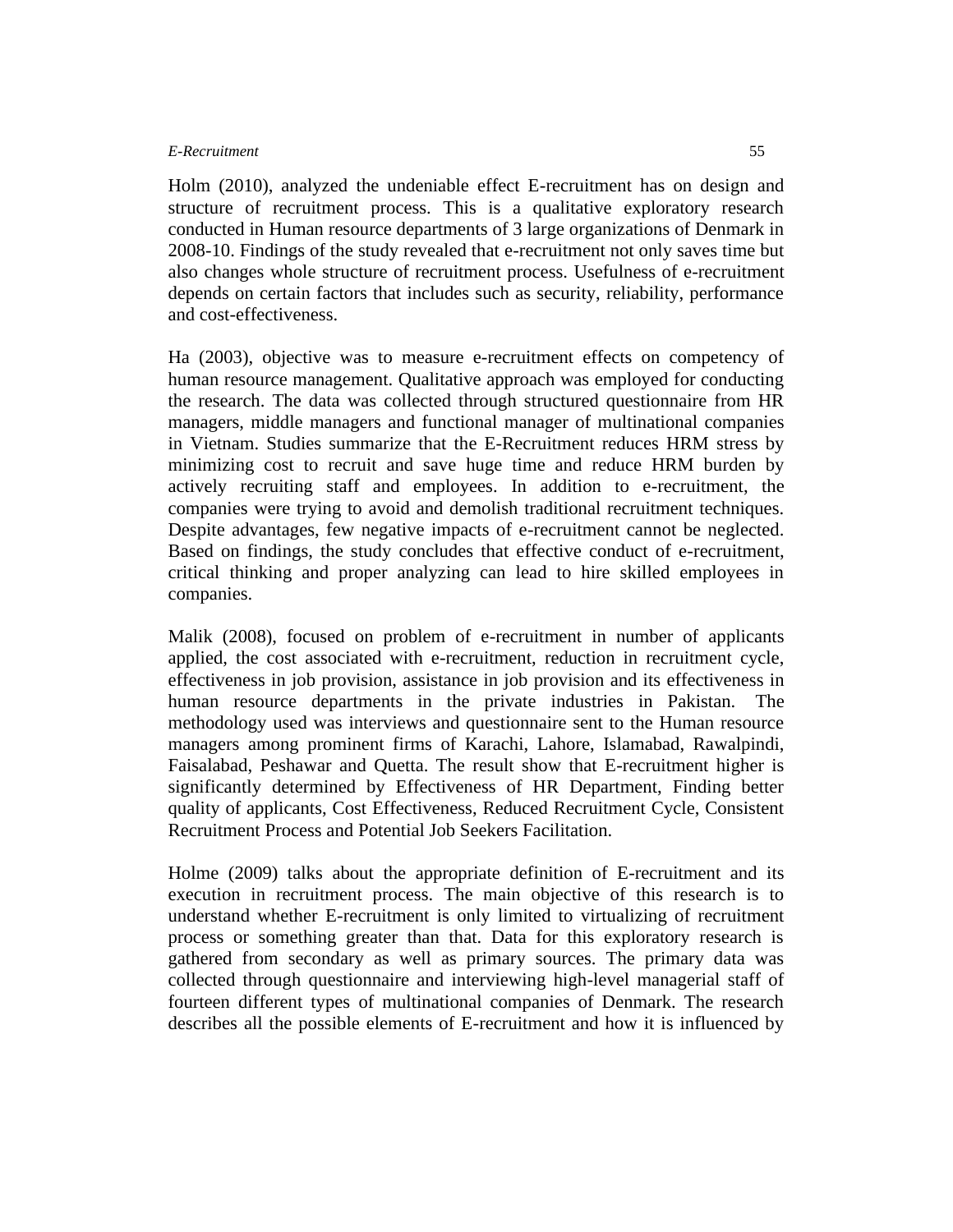organizational structure and outer circumstances. Findings of the study indicated that e-recruitment is not just limited to recruitment process but also requires expansion of whole organizational structure. The tools and methods of online recruitment can only work properly if integrated with other departments of organization.

Parry (2008), explored the widespread use of online recruitment in organizations in UK. However, it has not dominated the traditional recruitment. The aim was to find out extent of usage of online recruitment. The methodology used was qualitative and longitudinal large-scale survey of the activity of recruitment to interrogate its 'proposed success' in commercial and corporate websites. The respondents interviewed were 20 users of online recruitment website. The results showed the strong positive impact and adaptation of online recruitment by the practitioners in the UK.

Mar (2007), analyzed the source of E-recruitment that examines pre-hire criteria. Longitudinal approach was used to focus pre-hire quality and quantity of applicants. The total five hundred and thirteen respondents participated in the research. The methods to assess source include secondary data, survey data and interviews. Distributing questionnaires and surveys to real participants assessed applicants, whereas the organizational perspective was obtained by interviewing Human Resource practitioners. The findings show quality of applicant chosen by E-recruitment process is equal to and less than other practices of recruitment.

Nike (2005), was getting around 800-900 resume' per month for average 120 openings at Europe, Middle East and Africa (EMEA) Headquarter (HQ) in Hilversum, the Netherlands. The task of handling applicants was challenging as the head quarter increased in size. This created further issues to track the progress of prospects rather than aimlessly circulating the resume' among different departments. The methodology used was to standardize the HR process, reduce the cost associated and improve the quality hired. An integrated e-recruiting mechanism 'Active Recruiter' was included in PeopleSoft software. These steps helped Nike reduce 54 percent of the total recruiting cost, decrease average time to fill vacancy up to 20 days and reducing the overall recruitment time.

# **3. Method and Measure**

# **3.1 Method**

The respondents of this research comprise 200 of employees of service sector Hyderabad, Pakistan. The author of study determined the sample size used in this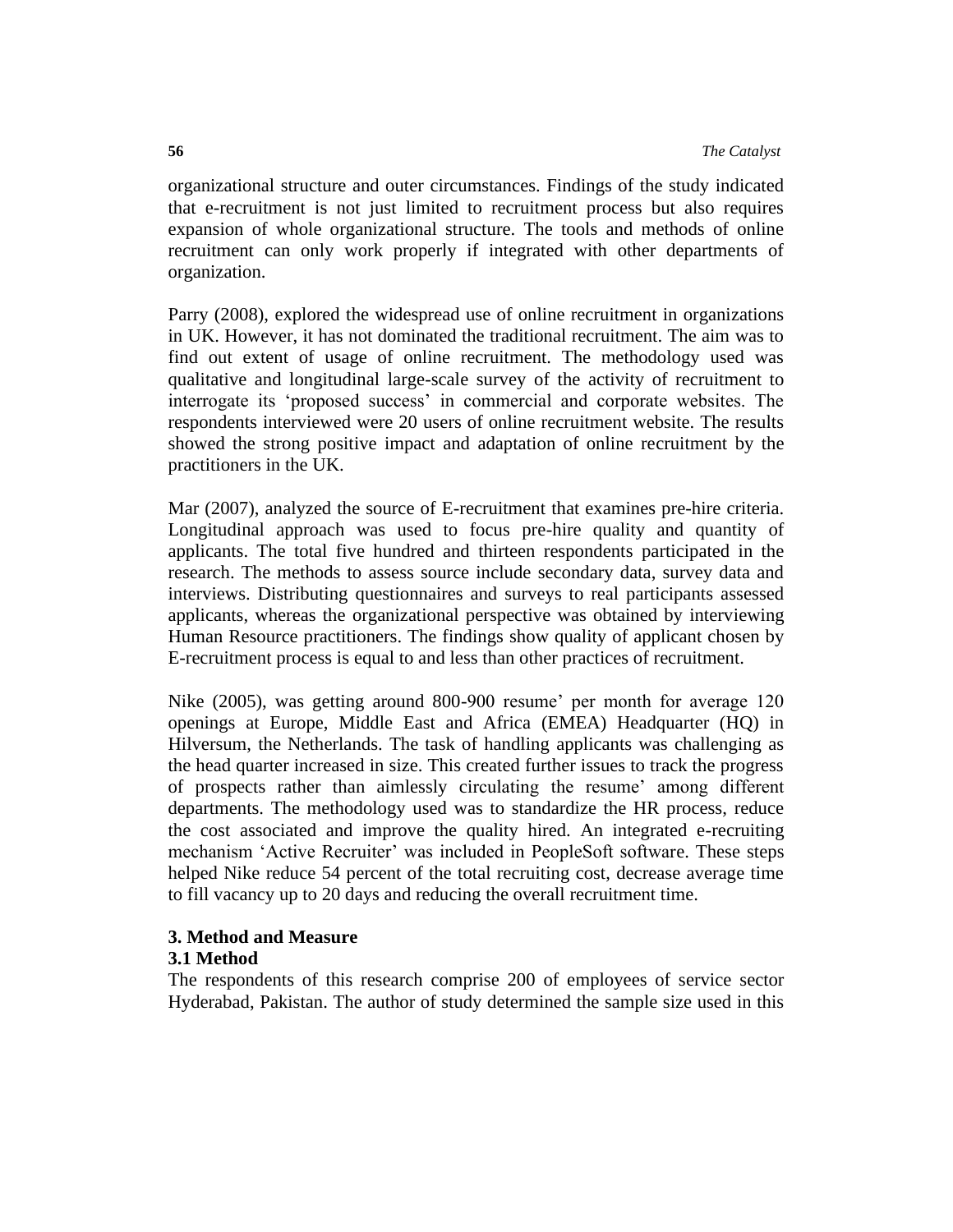thesis is calculated using rule of thumb the formula proposed by (Roscoe, 1975) and is given as:

Sample size  $=$  Number of items in questioner  $*$  10  $= 12 * 10$ , Sample size  $= 120$ 

In order to get better response and results optimal sample size determined is 120 but authors have distributed among 200 respondents in the service sector of Hyderabad, Pakistan. In this study the participants were selected through convenience sampling technique which is a form of non-probability sampling technique. The data collection process continued for 1 month from 200 respondents. 250 copies were successfully completed, returned and utilized for analysis out of 250. The response rate was 80%. The various service sectors such as Telecom, Banking and Education industry has been considered for respondent of this study.

# **3.2 Measure**

The questioner included structured close-ended questions and consists of two parts. In 1<sup>st</sup> part personal profile of respondent was needed to be filled while in the  $2<sup>nd</sup>$  part both dependent and independent variables of was measured for testing the hypotheses. The questioner is developed and adopted from (Singh, 2016). In this study 5-Point Likert scale is used for determining the respondent's response by using negative to positive approach that ranges from 1 (strongly disagree) to 5 (Strongly agree).

# **4. Result and Discussion**

# **4.1 Descriptive Analysis**

The total questioners filled in this research were 200 out of 250 distributed to service employee of Hyderabad. The 80% response rate includes both male and female employees in which 52% were males and 48% were females, education level were divided into three categories such as intermediate, Graduate and Postgraduate. The percentage of each level of education was Intermediate, 13.5% and Post-graduate 26.5%. In terms of occupation level authors of this study were taken into two categories; Managers 9% and Lower employees 91%. The table 1 which explains respondent profile is summarized as under.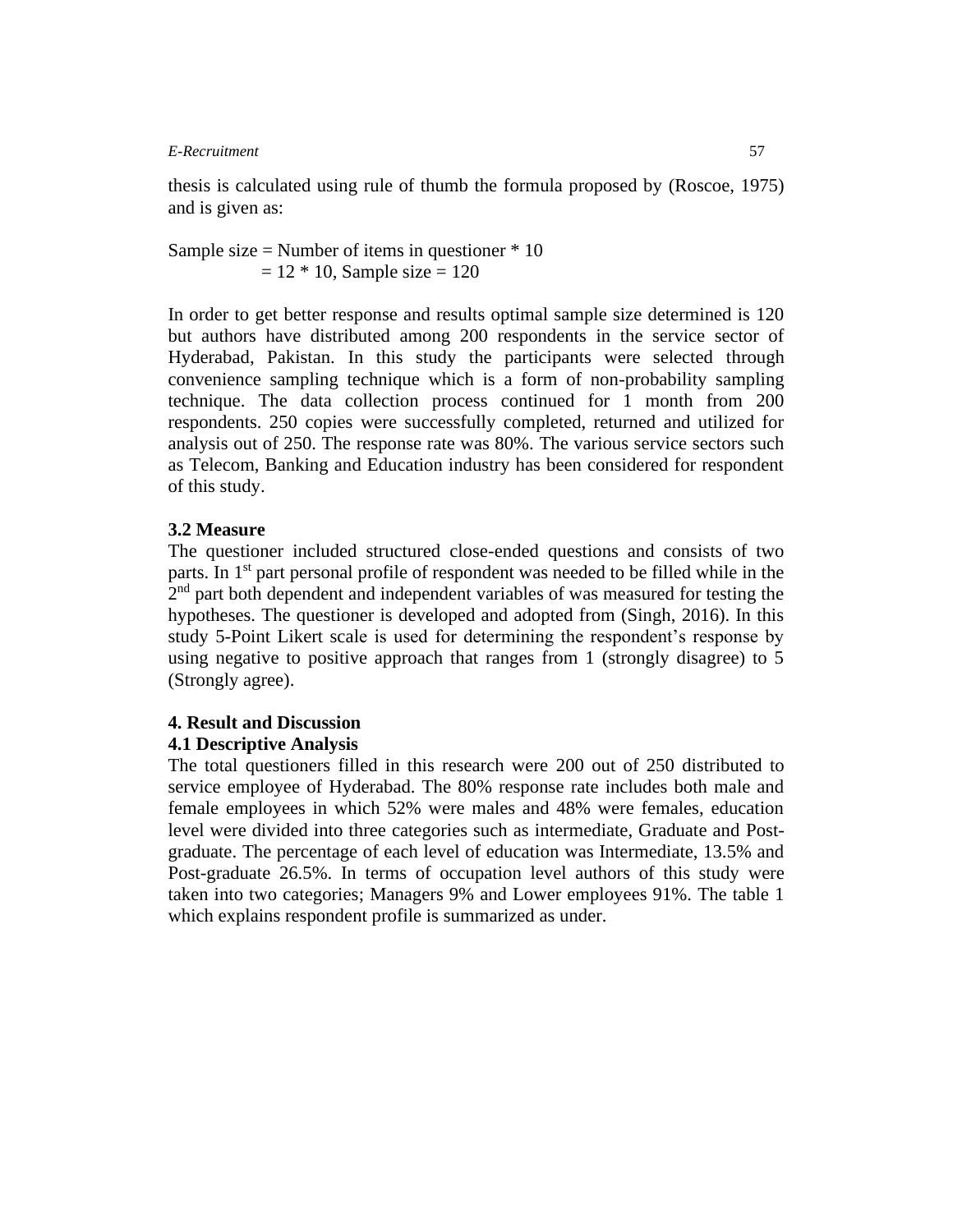| Respondent Profile Descriptive Analysis |                        |                  |            |  |  |
|-----------------------------------------|------------------------|------------------|------------|--|--|
| <b>Construct</b>                        | Category               | <b>Frequency</b> | Percentage |  |  |
| Gender                                  | Male                   | 104              | 52%        |  |  |
|                                         | Female                 | 96               | 48%        |  |  |
| Education                               | Intermediate           | 27               | 13.5%      |  |  |
|                                         | Graduate               | 120              | 60%        |  |  |
|                                         | Post-graduate          | 53               | 26.5%      |  |  |
| Occupation level                        | <b>Managers</b>        | 18               | 09%        |  |  |
|                                         | <b>Lower Employees</b> | 182              | 91%        |  |  |
| Source: Author's Estimation             |                        |                  |            |  |  |

**Table 1 Respondent Profile Descriptive Analysis**

# **4.2 Reliability Analysis**

You can see in above table 2 the Reliability Statistics, the value of Cronbach's Alpha is used for final decisions about the reliability of studied data. On that basis, we can level of reliability in terms of poor or good, in our case Cronbach's Alpha value of E-recruitment 0.776, N=3, Attractiveness 0.647, N=3, Job fit 0.705, N=3, Cost 0.753, N=3 and Time 0.806, N=3. All the studied variables are found reliable and the conclusion for reliability can be drawn as data is reliable.

|                                                       | <b>Table 2</b>             |             |                |  |  |  |
|-------------------------------------------------------|----------------------------|-------------|----------------|--|--|--|
| <b>Summarizes the results of Reliability analysis</b> |                            |             |                |  |  |  |
| Name of variable                                      | Cronbach's<br><b>Alpha</b> | No of Items | <b>Remarks</b> |  |  |  |
| E-recruitment                                         | 0.776                      | 3           | Excellent      |  |  |  |
| <b>Attractiveness</b>                                 | 0.647                      | 3           | Excellent      |  |  |  |
| Job fit                                               | 0.705                      | 3           | Excellent      |  |  |  |
| Cost                                                  | 0.753                      | 3           | Good           |  |  |  |
| Time                                                  | 0.806                      | 3           | Good           |  |  |  |

Source: Author's Estimation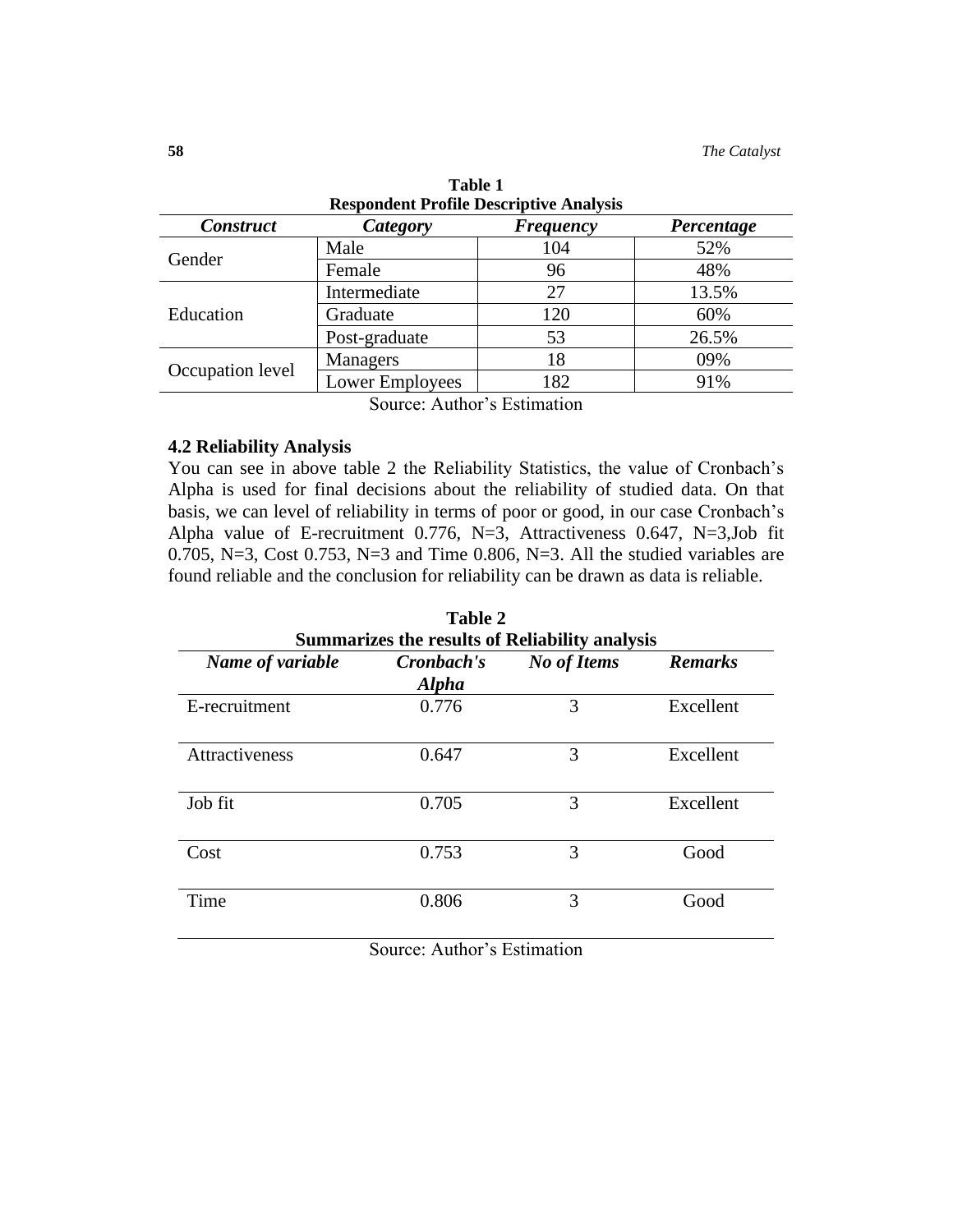### **4.3 Multiple Regression Analysis (Hypothesis Testing)**

A multiple regression analysis table3 shows two important values, the value of beta and p-value. The value of beta usually determines the relationship between dependent variable with independent variables whereas p-value shows the level of significance. In this study all independent variables such as Attractiveness ( $\beta$ =0.230, p<0.05) and Job fit ( $\beta$ = 0.126, p<0.05) are found positive and significant impact on dependent variable e-recruitment. However, two other independent variables such as Cost ( $\beta$ =-0.359l, p<0.05) and Time ( $\beta$ =-0.106, p<0.05) are found negative and significant impact on dependent variables erecruitment. The value of  $R2 = 0.421$ , that indicate the total variation explained this study independent variables such as Attractiveness, Job fit, Cost and Time in dependent variable e-recruitment.

| Summarizes the results of multiple regression analysis |                      |                |                |  |  |
|--------------------------------------------------------|----------------------|----------------|----------------|--|--|
| Dependent variable                                     | Independent variable | $\beta$ -value | <b>P-value</b> |  |  |
| E-recruitment                                          | Attractiveness       | 0.230          | $.000**$       |  |  |
|                                                        | Job fit              | 0.126          | $.000**$       |  |  |
|                                                        | Cost                 | $-0.359$       | $.001**$       |  |  |
|                                                        | Time                 | $-0.106$       | $.003**$       |  |  |
| R-Square                                               | 0.421                |                |                |  |  |

**Table 3 Summarizes the results of multiple regression analysis**

Note: \*\*significance level at 0.05

Source: Author's Estimations

# **5. Discussion on Findings**

### **5.1 Attractiveness**

Based on these results, hypotheses discussed in section and reproduced here are accepted. That is:

 $H_{a1}$ : Attracting large and desirable pool of candidates has significant effect on Erecruitment in service sector of Hyderabad, Pakistan.

In this case null hypothesis is rejected and its alternative hypothesis is accepted. This is because estimate of attractiveness is positive and significant. This implies that attractiveness of job has positive and significant effect on e-recruitment. Candidates data can be obtained automatically that is stored in server of organization and this data may be utilized for other related vaccines within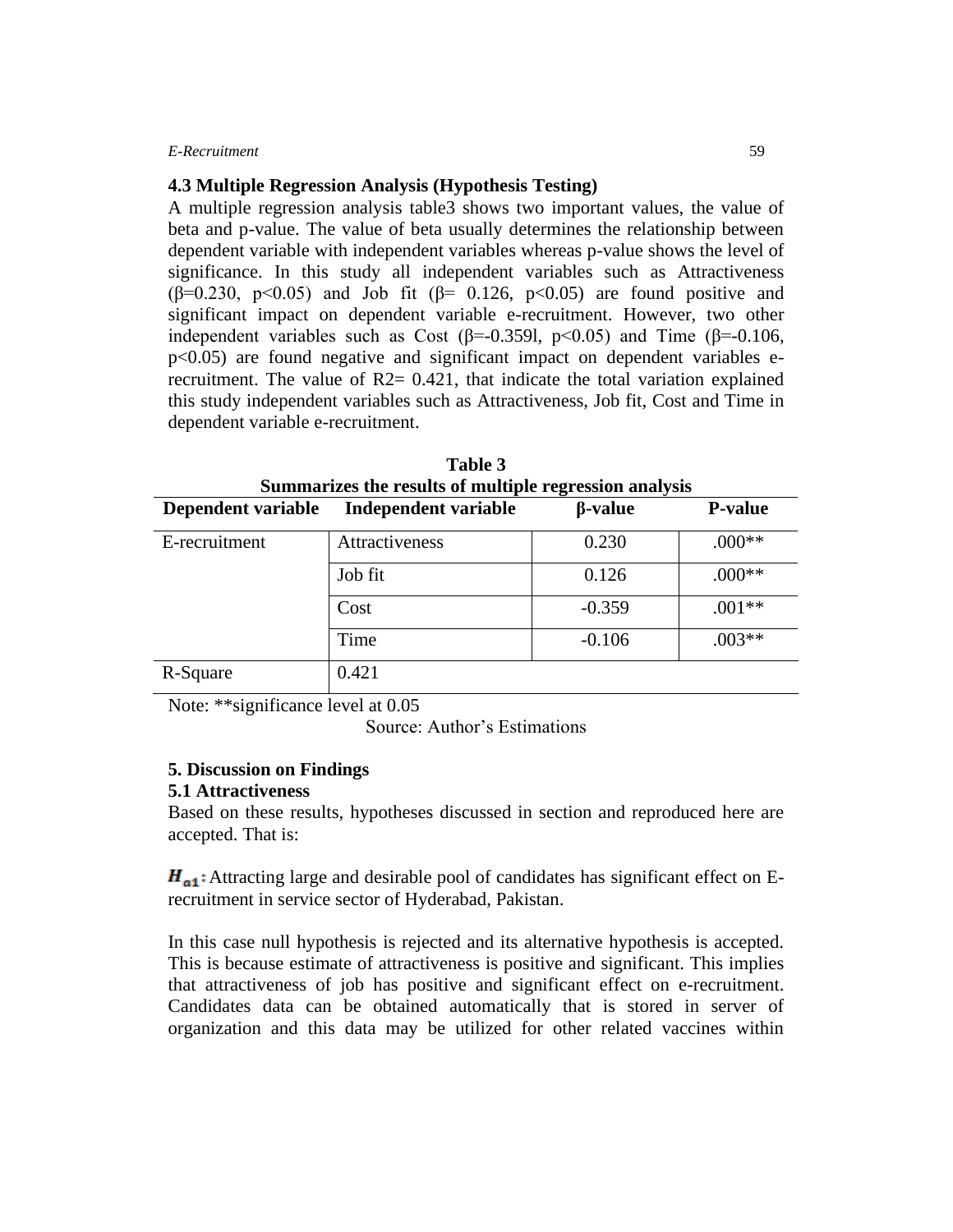organization (Parry and Tyson, 2008). However, a large pool of candidate depends on image of firm in the mind of potential candidate (Dutta, 2014). Due to market saturation and hard competition for several reasons such as diversified skills and high turnover can be addressed to great extend through this attractive variable of this study.

# **5.2 Job Fit**

 $H_{a2}$ : Placing right people to the right job has significant effect on E-recruitment in service sector of Hyderabad, Pakistan.

As far as second hypothesis is concerned, null is rejected and its alternative that erecruitment places right people on the job is accepted. The basis of this conclusion is that the estimated slope parameter of job fit is positive and significant. This mean job fit does have significant positive effect on e-recruitment, which enables us to reject that null that it is irrelevant determinants of e-recruitment. The findings of this study strongly suggest that the e-recruitment in most of organizations for hiring the right person for the right job. With respect to traditional method of hiring the online method of recruitment develop appropriate strategy for successful implementation and use of it in effective manner.

# **5.3 Cost**

 $H_{a3}$ **:** Cost has significant negative effect on E-recruitment in service sector of Hyderabad, Pakistan.

In case of third hypothesis, null is rejected, and its alternative is accepted. Regression results display that estimate of cost is negative and significant. This means recruiters reduce e-recruitment if it is expensive to them. Hence the null that cost does not affect e-recruitment is rejected and its alternative that cost has significant negative effect on e-recruitment is accepted. E-recruitment mostly filters the unsuitable candidates at very early stage of hiring process to great level (Barber, 2006). This can also be counted the success of online recruitment where cost of hiring is addressed to dramatic or high level (Parry and Tyson, 2008) and advertisement cost through various sources is also reduced such as newspaper so on. Findings of this study can be concluded as the internet recruitment is much less costly with respect to traditional way to hiring within firms.

# **5.4 Time**

 $H_{a4}$ : Time has significant negative effect on E-recruitment in service sector of Hyderabad, Pakistan.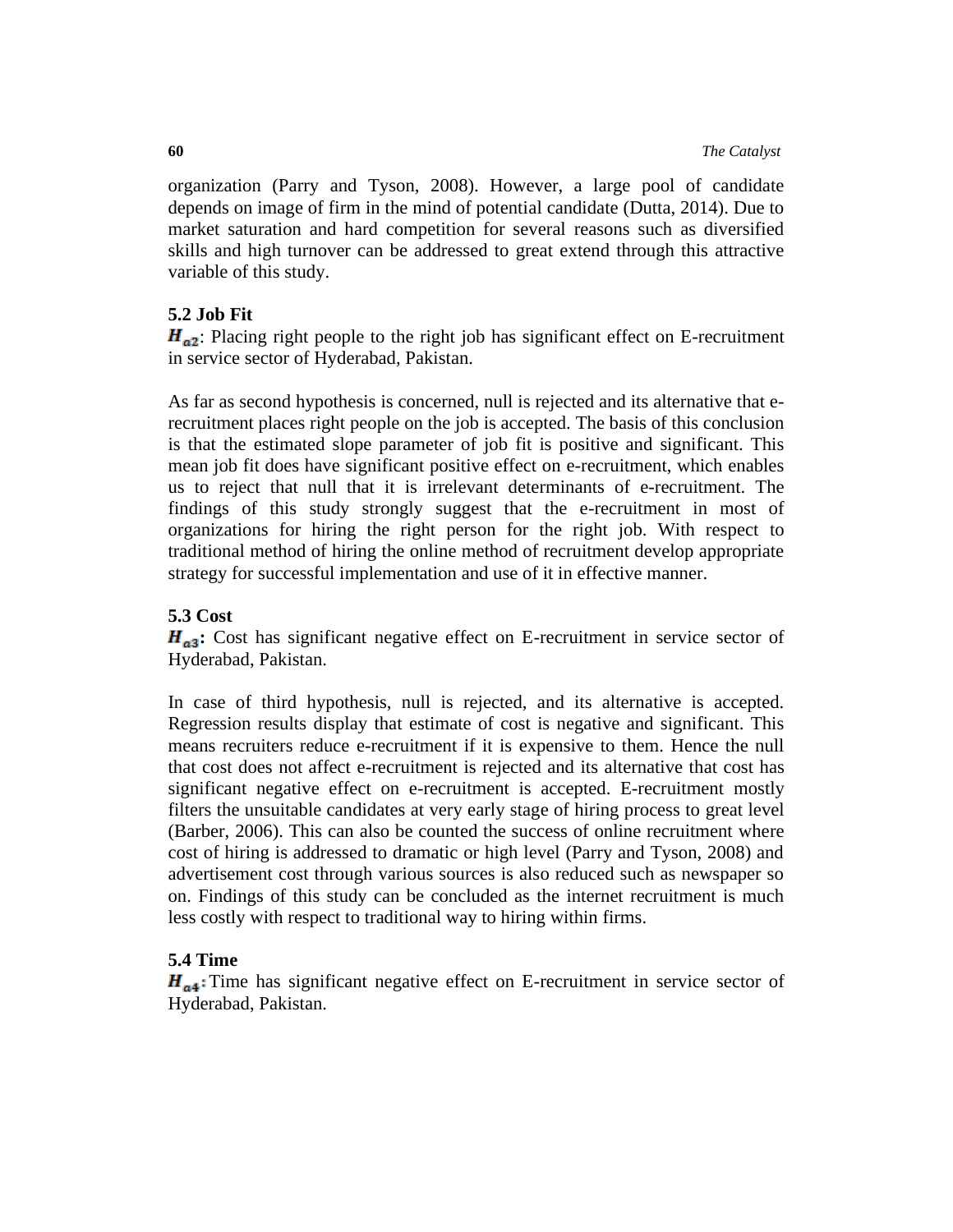As far fourth hypothesis is concerned its, null is rejected, and alternative is accepted. This is because; the estimate of time is negative and significant. It means recruiters use e-recruitment because it saves their time to hire suitable on vacant positions. Hence as time saved through e-recruitment increases, employers give it more preference for recruitment instead of traditional recruitments methods. The speed up recruitment process due to internet can be ignored and at acceptable rate process of hiring of potential candidates is accelerated to at good pace due to a large number of CVs through website portal and e-mails (Barber, 2006). Human resource department was burdened in past because lot of middlemen were involved from line manager to HR manager so on in the extensive screening process but due to online recruitment this burden is reduced and HR department can spend this saved time on other HR functions within company (Parry and Tyson, 2008).

# **6. Conclusion and Managerial Implications**

# **6.1 Conclusion**

In this study, we used primary data for finding out determinants of e-recruitment in fifteen selected service sector organizations located in Hyderabad. Reliability test results show that the collected data is relevant and can be used for evaluating relationship of e-recruitment with attractiveness, job fit, cost and time. The estimated of all independent variables are significant at five percent significance level. Furthermore, result show that attractiveness and job fit affect e-recruitment positively. Cost and time on the other hand, affect e-recruitment negatively in our study. Nowadays, the Human resources department serves as competitive advantages over to competitor into related industry. The internet through online hiring has been helping to firms for filling vacant position with job fit candidates. This study concludes that the online recruitment has added value to Human resources hiring function with many benefits to firms in long run context and traditional way of hiring is reduced in many firms. It became easier for findings, right person in short time with acceptable cost.

### **6.2 Managerial Implications**

To replace some proportion of traditional recruitment, if not all, with the modern e-recruitment techniques. This will not only ensure attractiveness but mainly will save the cost of the organization. To fortify that the existing employee staff is qualified enough to make the best use of e-recruitment techniques. To rely more up on designing web portals to reduce the time required to delivery jobs vacancies conventionally. People looking for job can easily access web portals. Everyone should be assigned a specific user ID and profile that contains his entire data; from his credentials to the work experience. Every time when there's a vacancy,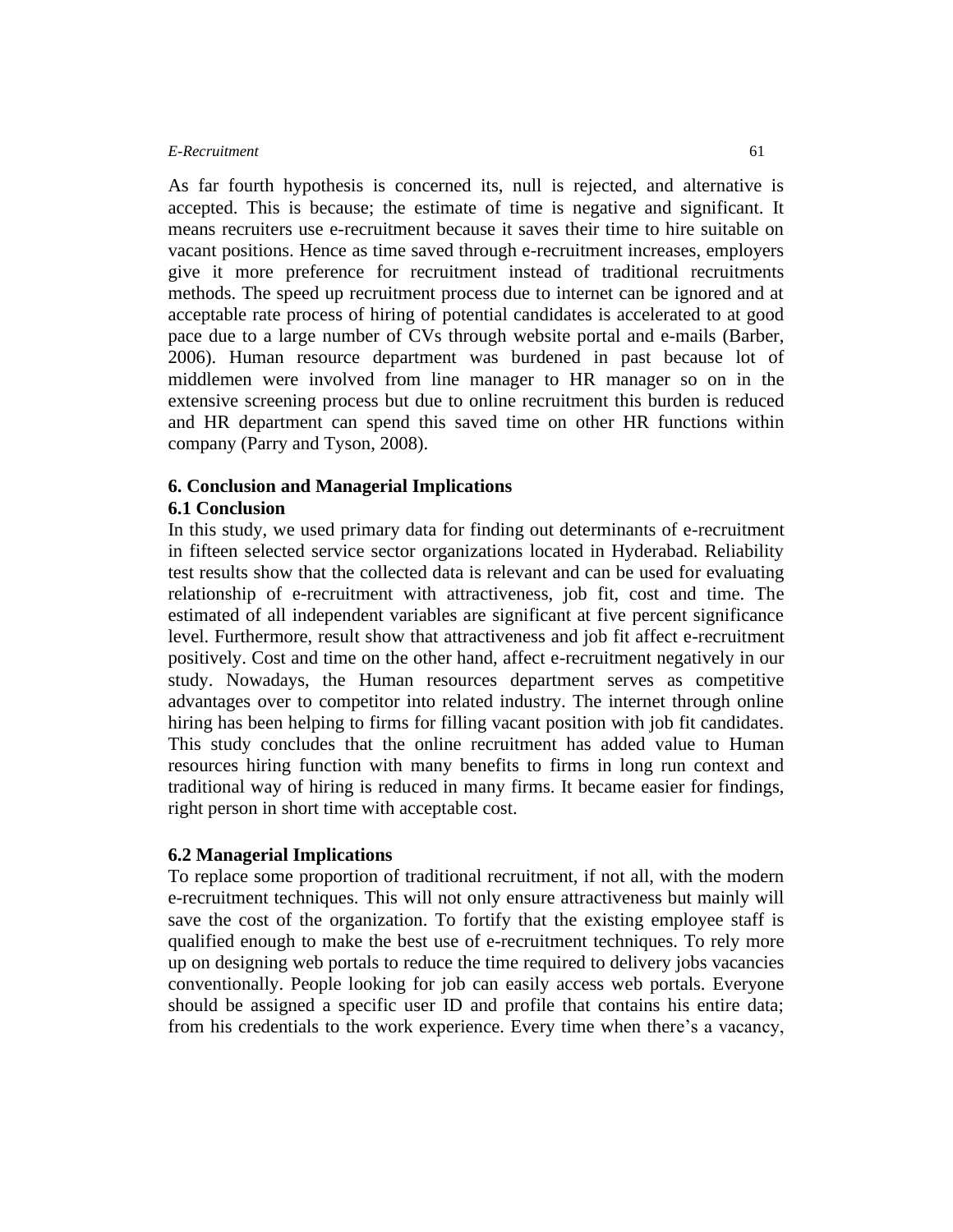individuals who fulfill the job requirements will be notified automatically this could reduce time of e-recruitment. To partner or associate with online job searching platforms like Rozee.pk and others. This will help the organizations advertise as many job vacancies as they want on a platform that is accessed by millions of users daily, which would save cost of posting jobs traditionally and will reduce time to process e-recruitment strategy. To continue evaluating the existing e-recruitment system and the employees hired through it to identify the possible loopholes as early as possible. Making the necessary improvement in the e-recruitment system should then rectify those loopholes.

### **6.3 Future Research**

This research is limited to only service sector due to time, cost and other constraints. Second limitation is that the research is limited to Hyderabad city only because of financial restrictions. The third limitation is that the sample size taken is only 200 due to time restraint and it was also hard to reach more than 200 employees within this small city. More over this research is restricted to only employees' perception working in service sector of Hyderabad because of very less development of human resource management departments in Hyderabad it was hard to reach HR officials in Hyderabad. Based on these limitations, it is recommended that future researchers can extend this research by overcoming its weaknesses.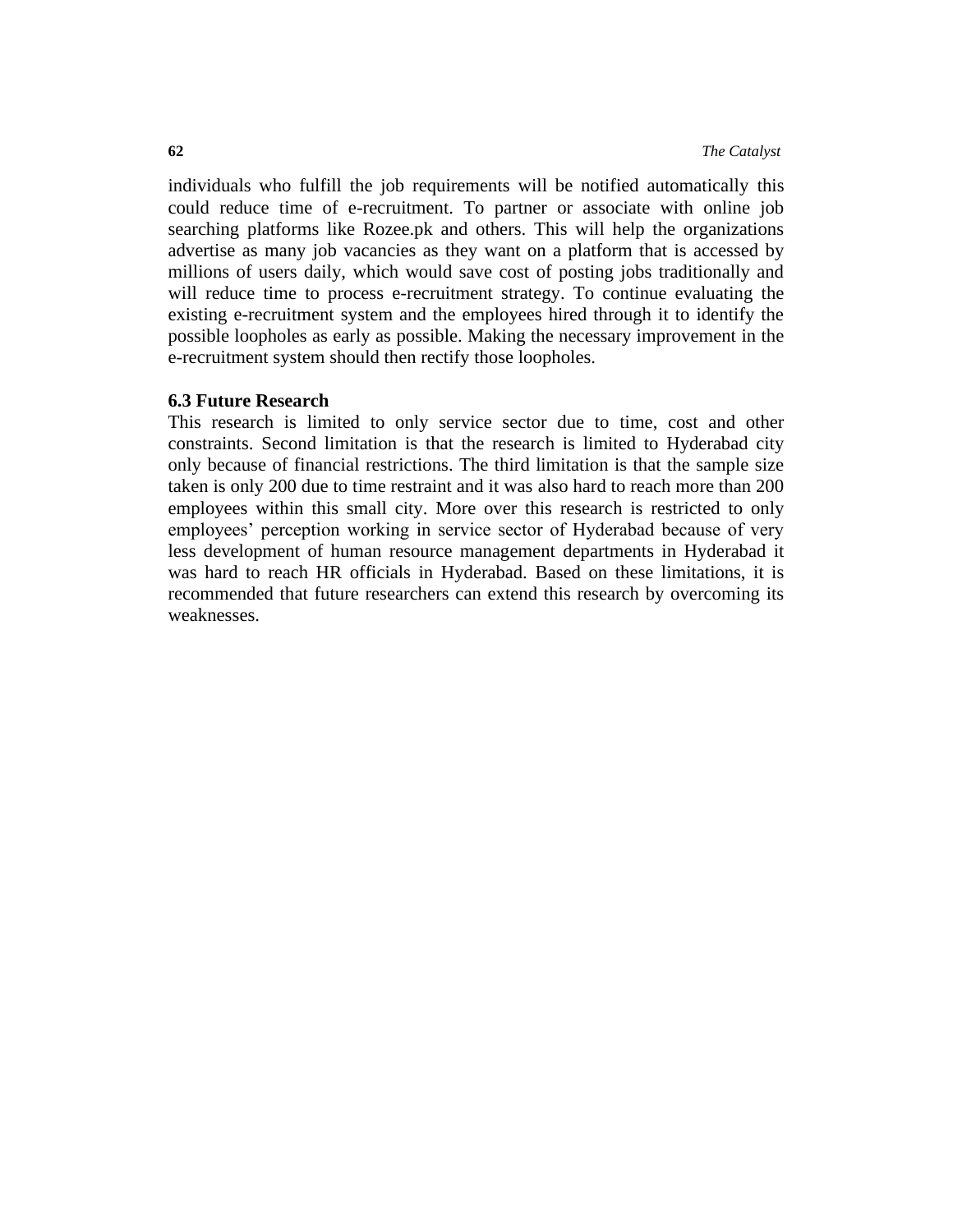### **References**

- Anderson, N., Lievens, F., Van Dam, K., & Ryan, A. M. (2004), "Future Perspectives on Employee Selection: Key Directions for Future Research and Practice", *Applied Psychology: An International Review*, 53(4), pp. 487–501.
- Barney, J., and Wright, P.M. (1998), "On Becoming a Strategic Partner: The Role of Human Resources in Gaining Competitive Advantage", *Human Resource Management,* 37 (1), pp. 31-46.
- Brown, V., and Vaughn, E. (2011), 'The Writing on the (Facebook) Wall: The Use of Social Networking Sites in Hiring Decisions", *Journal of Business and Psychology*, Vol. 26, No. 2, pp. 219-225.
- Barber, L. (2006), "E- Recruitment Developments", *Institute of Employment Studies Research* Networks. Brighton, UK
- Compton, R., Morrissey, W., Nankervis, A., (2009), "Effective Recruitment and Selection Practices,''
- Dhamija, A., and Pavitra, B. (2012),"E-recruitment: A roadmap towards e-human resource management", *Researchers world, 3*(3), pp. 01-05.
- Cober, R. T., Brown, D. J., Levy, P. E., Cober, A.B., and Keeping, L. M. (2003), "Organizational Web Sites: Web Site Content and Style as Determinants of Organizational Attraction", *International Journal of Selection and Assessment*, 11(2/3), pp. 158–169.
- Dutta, D. (2014),"Tweet Your Tune Social Media, the New Pied Piper in Talent Acquisition. Vikalpa", *The Journal for Decision Makers*, 39(3), pp. 93- 104.
- Holms, A. B. (2010), "E-recruitment: Towards a ubiquitous recruitment process and candidate relationship management an examination of e-HRM as a means to increase the value of the HR function" *German journal of research in human resource management*, 26(3), pp. 242-260.
- Holm, A. B. (2009), "Virtual HRM: A case of e-recruitment. Human Resource Information Systems, *Proceedings of the 3rd international workshop on human resource information systems*, pp. 49-68.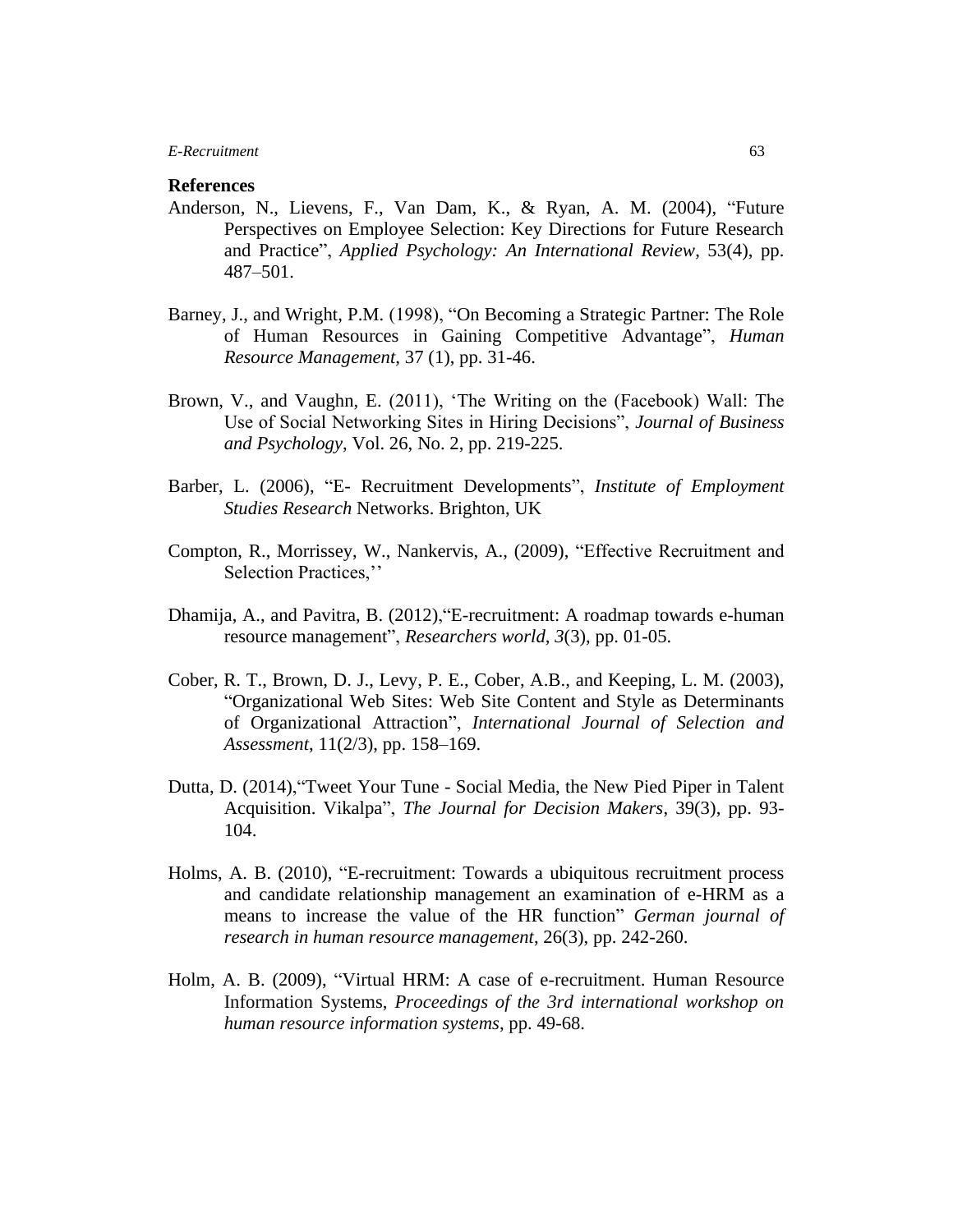- Islam, M. M. (2016), Analysis of E-recruitment Trend and Effectiveness: *Business Management*, Vol. 30 pp. pp. 01-02.
- Jacobs, D. (2009), "Surviving the Social Explosion. Landscape Management", pp. 10-13.
- Kaur, P. (2015), "E-Recruitment: A conceptual study", *International Journal of Applied Research*, 1(8), pp. 78-82.
- Kluemper, D. H., Rosen, P., and Mossholder, K. (2012), "Social Networking Websites, Personality Ratings, And The Organizational Context: More Than Meets the Eye", *Journal of Applied Social Psychology*, pp. 1143- 1172.
- Ma, L., and Ye, M. (2013), "The Role of Electronic Human Resource Management in Contemporary Human Resource Management", *Open Journal of Social Sciences*, 1 (2), pp. 71-78.
- Melcrum, P. (2005), "Nike's Successful E-recruitment", *Strategic HR Review,* pp. 03-04.
- Mar, E. A. (2007), "E-recruitment: The Effectiveness of Internet as E-recruitment Source", *International journal of human resource studies*, 8 (1), pp. 24-67.
- Mindia, P. M., and Hoque, M. D. (2018), "Effects of E-recruitment and Internet on Recruitment Process: An Empirical study on multinational companies of Bangladesh", International *journal of scientific research and management (IJSRM),* 6(1), pp. 01-06.
- Madejski, M., Johnson, M. L., Belllovin, S. M. (2011), "The Failure of Online Social Network Privacy Setting" Department of Computer Science, Columbia University.
- Nasreem, S., Hassan, M., and Khan, T. A. (2016), "Effectiveness of e-recruitment in small and medium enterprises of IT industry of Lahore (Pakistan)",*Pakistan Economic and Social Review*, 54 (1), pp. 143-164.